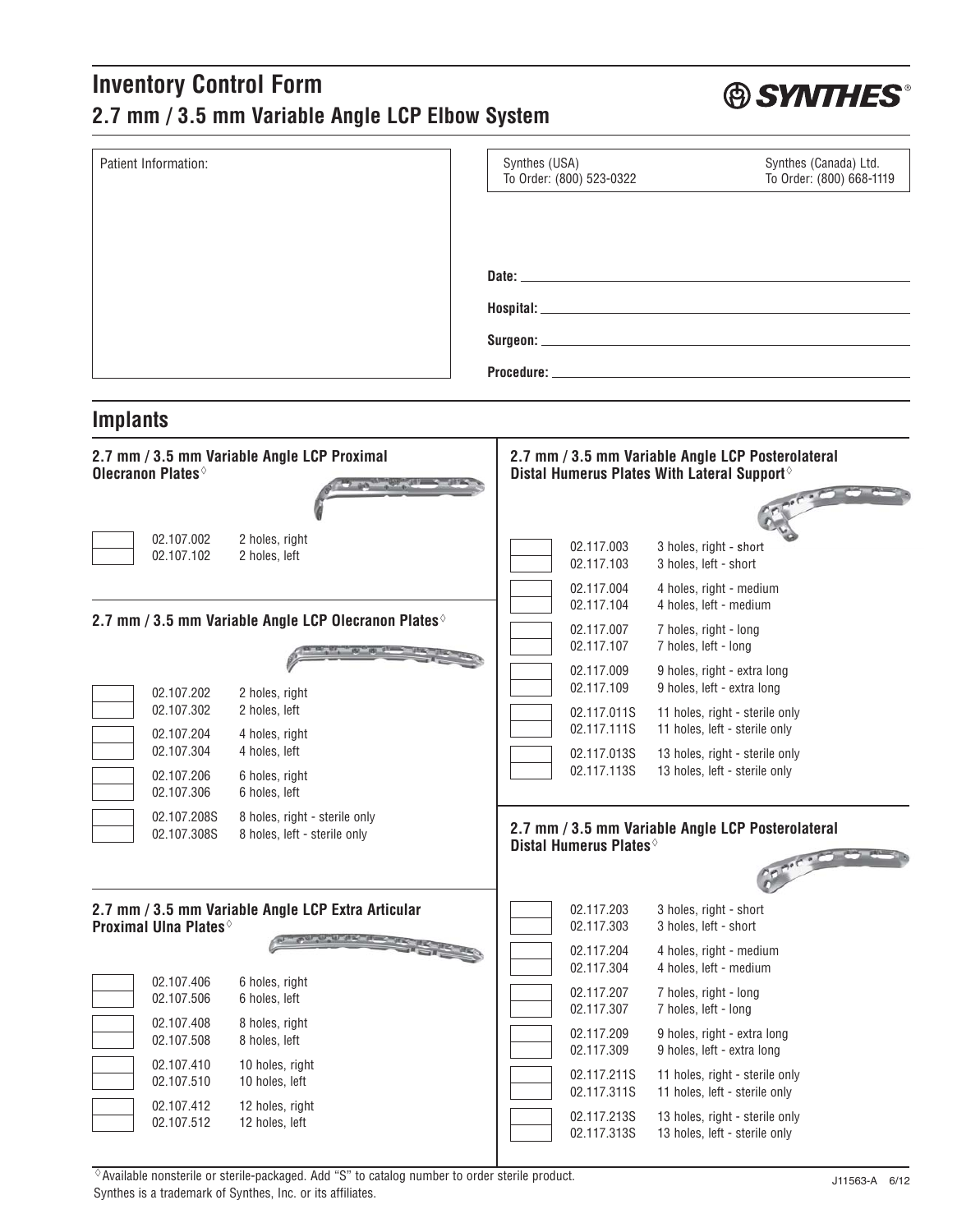

## **Inventory Control Form 2.7 mm / 3.5 mm Variable Angle LCP Elbow System**

| Implants (cont'd)                                                                                                                                                                                                                                                                                                                                                                                                                                                                                                                                                                                                                                             |                                                                                                                                                                                                                                                                                                                                                                                                                                                                                                                                                                                                                                                                                                                                                                                                                                                                                                                                                                             |
|---------------------------------------------------------------------------------------------------------------------------------------------------------------------------------------------------------------------------------------------------------------------------------------------------------------------------------------------------------------------------------------------------------------------------------------------------------------------------------------------------------------------------------------------------------------------------------------------------------------------------------------------------------------|-----------------------------------------------------------------------------------------------------------------------------------------------------------------------------------------------------------------------------------------------------------------------------------------------------------------------------------------------------------------------------------------------------------------------------------------------------------------------------------------------------------------------------------------------------------------------------------------------------------------------------------------------------------------------------------------------------------------------------------------------------------------------------------------------------------------------------------------------------------------------------------------------------------------------------------------------------------------------------|
| 2.7 mm / 3.5 mm Variable Angle<br><b>LCP Medial Distal Humerus Plates</b>                                                                                                                                                                                                                                                                                                                                                                                                                                                                                                                                                                                     | 2.7 mm / 3.5 mm Variable Angle<br><b>LCP Lateral Distal Humerus Plates</b><br><b>AND REPORTS AND DES</b>                                                                                                                                                                                                                                                                                                                                                                                                                                                                                                                                                                                                                                                                                                                                                                                                                                                                    |
| <b>HOLES</b><br><b>LENGTH</b><br>02.117.401<br>1 hole, right - short<br>02.117.501<br>1 hole, left - short<br>02.117.402<br>2 holes, right - medium<br>2 holes, left - medium<br>02.117.502<br>02.117.404<br>4 holes, right - long<br>4 holes, left - long<br>02.117.504<br>02.117.406<br>6 holes, right - extra long<br>6 holes, left - extra long<br>02.117.506<br>02.117.408S<br>8 holes, right - sterile only<br>02.117.508S<br>8 holes, left - sterile only<br>02.117.410S<br>10 holes, right - sterile only<br>02.117.510S<br>10 holes, left - sterile only                                                                                             | <b>HOLES</b><br><b>LENGTH</b><br>02.117.801<br>1 hole, right - short<br>1 hole, left - short<br>02.117.901<br>02.117.802<br>2 holes, right - medium<br>02.117.902<br>2 holes, left - medium<br>02.117.805<br>5 holes, right - long<br>02.117.905<br>5 holes, left - long<br>02.117.807<br>7 holes, right - extra long<br>02.117.907<br>7 holes, left - extra long<br>02.117.809S<br>9 holes, right - sterile only<br>02.117.909S<br>9 holes, left - sterile only<br>02.117.811S<br>11 holes, right - sterile only<br>11 holes, left - sterile only<br>02.117.911S                                                                                                                                                                                                                                                                                                                                                                                                           |
| 2.7 mm / 3.5 mm Variable Angle LCP Extended<br>Medial Distal Humerus Plates <sup>®</sup><br><b>HOLES</b><br><b>LENGTH</b><br>02.117.601<br>1 hole, right - short<br>02.117.701<br>1 hole, left - short<br>02.117.602<br>2 holes, right - medium<br>02.117.702<br>2 holes, left - medium<br>02.117.604<br>4 holes, right - long<br>02.117.704<br>4 holes, left - long<br>02.117.606<br>6 holes, right - extra long<br>02.117.706<br>6 holes, left - extra long<br>02.117.608S<br>8 holes, right - sterile only<br>02.117.708S<br>8 holes, left - sterile only<br>02.117.610S<br>10 holes, right - sterile only<br>02.117.710S<br>10 holes, left - sterile only | 2.7 mm Metaphyseal Screws, self-tapping,<br>with T8 StarDrive Recess<br><b>LENGTH</b><br><b>LENGTH</b><br>02.118.510<br>$10 \text{ mm}$<br>02.118.542<br>42 mm<br>02.118.512<br>$12 \text{ mm}$<br>02.118.544<br>44 mm<br>02.118.514<br>$14 \text{ mm}$<br>02.118.546<br>46 mm<br>02.118.516<br><b>16 mm</b><br>48 mm<br>02.118.548<br>02.118.518<br>$18$ mm<br>02.118.550<br>50 mm<br>02.118.520<br>20 mm<br>02.118.552<br>52 mm<br>02.118.522<br>22 mm<br>54 mm<br>02.118.554<br>24 mm<br>56 mm<br>02.118.524<br>02.118.556<br>58 mm<br>02.118.526<br>26 mm<br>02.118.558<br>02.118.528<br>02.118.560<br>28 mm<br>60 mm<br>02.118.530<br>30 mm<br>02.118.562<br>62 mm<br>02.118.532<br>32 mm<br>02.118.564<br>64 mm<br>02.118.534<br>34 mm<br>02.118.566<br>66 mm<br>02.118.536<br><b>36 mm</b><br>68 mm<br>02.118.568<br>02.118.538<br>38 mm<br>02.118.570<br>70 mm<br>02.118.540<br>40 mm<br>02.118.575S<br>75 mm - sterile only<br>80 mm - sterile only<br>02.118.580S |

 $\Diamond$  Available nonsterile or sterile-packaged. Add "S" to catalog number to order sterile product. Synthes is a trademark of Synthes, Inc. or its affiliates.